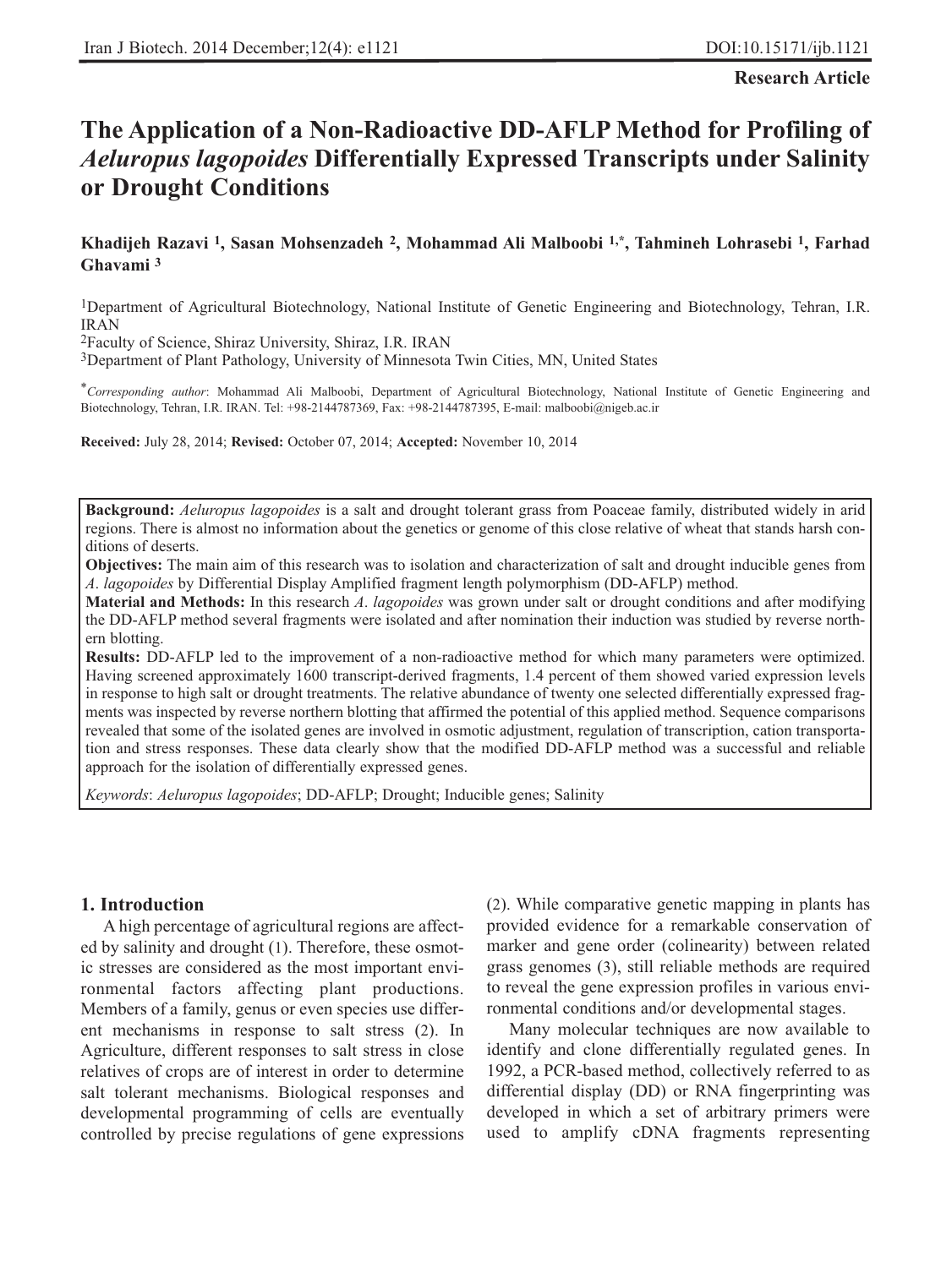expressed genes (4). This method was widely accepted and many improvements were made to gradually fix technical problems (for a review, see 5). Three years later, amplified fragment length polymorphism (AFLP) method was introduced as a robust marker for the visualization of genomic variations (6). Soon after, these two methods were coupled so as to monitor differentially expressed genes in a more reproducible manner (7). In this method, double-stranded cDNA molecules are restricted and ligated to the defined adaptor sequences. Following amplification of a subset of ligation products with adaptor-specific primers carrying two or more arbitrary nucleotides, gene-representative bands are detected on a polyacrylamide gel (8). This methodology, named differential displayamplified fragment length polymorphism (DD-AFLP), was also subjected to many improvements such that it is now considered as high throughput method in functional genomics. As the technique relies on restriction digestions and the use of arbitrary nucleotides, DD-AFLP patterns of expressed transcripts could be readily simulated for sequenced genomes by computer software such as GenEST (9). DD-AFLP also produces a great deal of information even for undetermined genomes as there is no need for prior sequence information.

Alongside, to reduce the hazards of working with radioisotopes during gel electrophoresis and subsequent band excision, several researchers have explored the use of non-radioactive methodologies such as staining of DNA fragments with silver nitrate on PAGE (10, 11) or ethidium bromide on agarose gel (12) and also digoxigenin labeling of primers (13). In the year 2003, Dubos and Plomion (14) showed the reliability of silver staining simply by comparing with an autoradiogram of the same gel. In addition, DD-AFLP is particularly useful for the study of plant-pathogen interactions because the method facilitates discovery simultaneously in both organisms. These advantages are emphasized by Polesiani and colleagues (2008) (15) in a study about differential gene expression pattern in grapevine infected with *Plasmopara viticola*. Despite all improvements and advantages, both Differential Display (DD) and DD-AFLP methods are essentially employed for amplification of 3´-ends of expressed transcripts. This is advantageous for distinction of expression pattern of gene family members. However, there is a major drawback as the functional annotation is aimed only where the coding region sequence is required.

DD-AFLP is a commonly used, robust, and repro-

ducible tool for genome-wide expression analysis in any species without requirement of prior sequence knowledge. Therefore it is employed for profiling of transcriptional responses of a variety of plants or tissue effects to different treatments and/or conditions to discover responsive genes. Recently, this technique is used for the detection of responsive genes in plants and plant tissues subjected to jasmonate (16). Dae *et al*., (2012) (17) identified 87 salt stress-responsive transcripts using the cDNA-AFLP technique in *Brachypodium distachyon* which 32 TDFs corresponded to *Brachypodium* genes with locus name. In an attempt to identify transcripts induced by heat stress, twenty-day-old rice seedlings of different rice cultivars suffering from heat stress were treated at different times (18). Consequently, more than three thousand different fragments were indentified, and 49 fragments were selected for sequencing and differential expressed genes were classified functionally into different groups (18).

*Aeluropus lagopoides* is a halophyte member of Poaceae family growing in the salt marsh regions (19). Also, it is a close relative of bread wheat. Because of the high-salt (20) and drought (21) tolerance potential of *Aeluropus*, we planned to investigate molecular aspects of *Aeluropus* salt stress tolerance. Here, we have reported some modifications and simplification of a procedure for DD-AFLP of plant mRNA species by systematic examination of several parameters. The methodology was extended to represent both 3´-end and internal fragments of expressed genes for the first time. The optimized method was used to isolate salt and drought- responsive transcripts from *Aeluropus lagopoides* shoots exposed to salinity and drought treatments.

# **2. Material and Methods**

# *2.1. Plant Material*

Seeds of *Aeluropus lagopoides* collected from central arid regions of IR Iran were sterilized and cultured on 1cm2 pieces of steel mesh placed on the solid MS (22) medium. After 21 days of growth at 25-30ºC with a photoperiod of 16 h light/8 h darkness, seedlings were transferred into liquid ½ strength MS medium and grown in the above conditions as described previously (23). Medium was refreshed every 3 days. For high salinity treatment, up to 600 mM NaCl was added to the above medium. After 10 days, shoots were collected and stored at -80ºC. Drought treatments was done by 18 days of water withholding as described by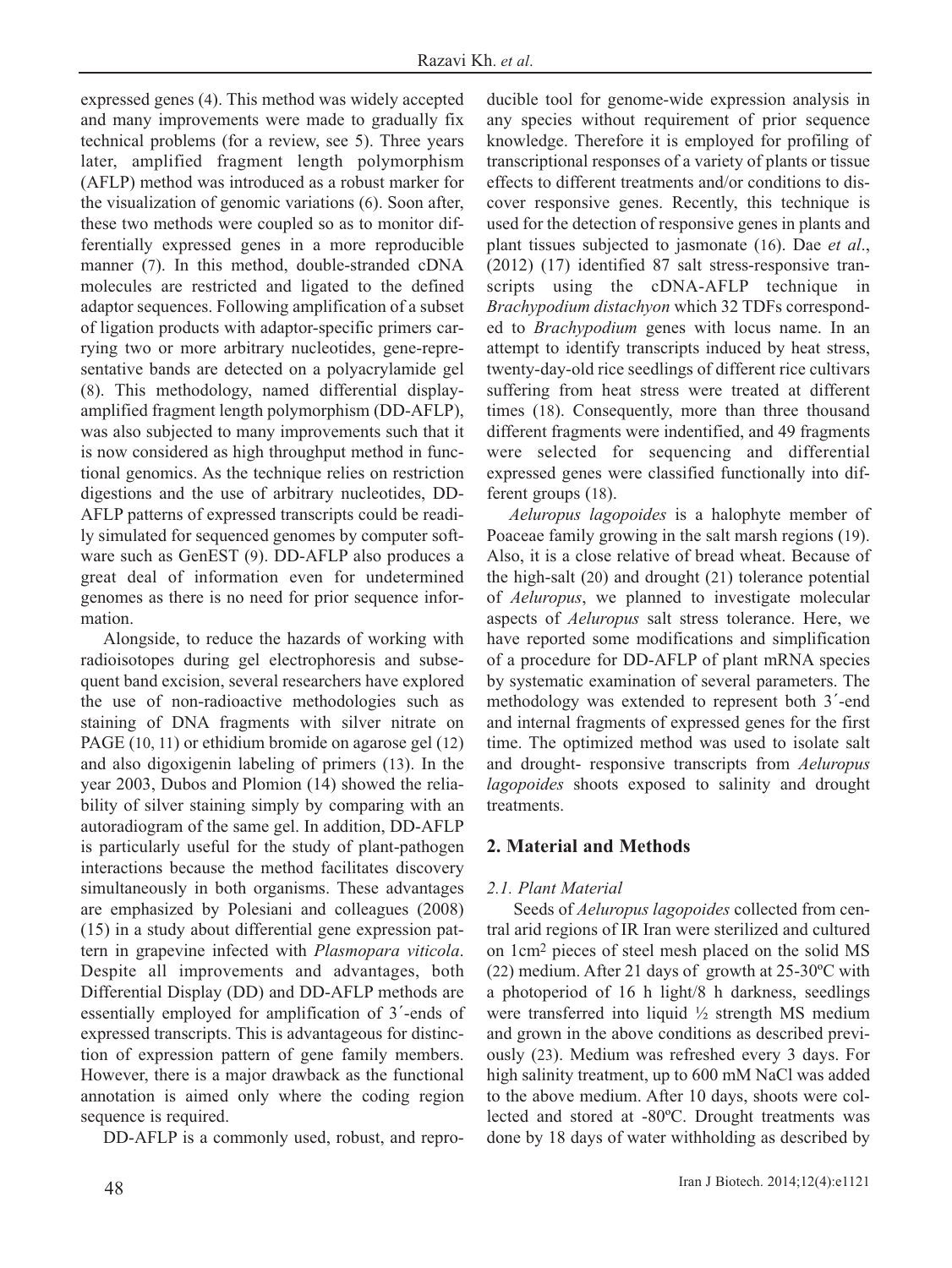Mohsenzadeh *et al*., (2006) (21). Control plants were watered every other day. All treatments were conducted in at least two independent biological replicates.

## *2.2. DNA Template Preparation*

Harvested shoots were ground to fine powder in liquid nitrogen with a mortar and pestle and used for direct mRNA extraction as described by Schaeffer (24). Double-stranded cDNA synthesis was carried out using 0.3-2 μg mRNA according to cDNA Synthesis System Kit instructions (Roche Biochemical, Manheim, Germany). cDNA synthesis products were cleaned up with phenol:chloroform:isoamyl alcohol (50:49:1, v/v) and ethanol precipitation. Doublestranded-cDNA molecules were restricted by a tetramer restriction enzyme such as *Taq* Ι.

An asymmetrical adaptor was made using 50 μM of synthetic oligo-nucleotides named L-4 and L+4T2 (Table 1) in a solution of annealing buffer composed of 10 mM Tris-HCl pH 7.5, 5 mM dithiothreitol, and 0.5 mg/ml bovine serum albumin. The oligonucleotide solution was heated at 95ºC for 5 minute and slowly cooled to 39ºC for proper annealing. About 1 μg of digested cDNA molecules were ligated to 60 pmole adapter in the presence of 1.5 units T4-DNA ligase in a standard reaction (25).

# *2.3. DD-AFLP Reactions*

Several variables were examined to establish the optimized DD-AFLP protocols as described below: For PCR1, diluted adapter-ligated cDNA fragments (see Results) was used in a volume of 20 μl PCR reaction consisted of 20 mM Tris-HCl pH 8.4, 50 mM KCl, 0.25 mM of each dNTP, 6 pmole primers, 2 mM MgCl<sub>2</sub>, 1 unit *Taq* DNA polymerase (Ampliscence). The primer pairs for 3<sup>'</sup>-end or internal gene fragments were L-4 and DTNN or L-4 and MT (Table 1), respectively. The reaction was incubated at 72ºC for 1 min to fill in the adaptor ends, prior to PCR1 reactions. Preamplification of internal gene fragments was carried out with a 12 cycles of 94ºC for 30 s, 52ºC for 1 min, 72ºC for 2 min and a final extension step at 72ºC for 5 min. For amplification of 3'-end gene fragments, the PCR1 reaction was performed with a one cycle of 94ºC for 30 s, 52ºC for 1 min, 72ºC for 2 min, and the 12 cycles of 94ºC for 30 s, 58ºC for 1 min, 72ºC for 2 min and followed by final extension at 72ºC for 5 min. For PCR2, diluted PCR1 products (see Results) were added to 20 μl PCR reaction (as above) containing 6 pmole of one of the L-4TNN, the arbitrary primers (Table 1). PCR2 was carried out with the following **Table 1.** A list of oligonucleotides that were used for adapter preparation and DD-AFLP reactions

| Name        | <b>Sequence</b>                            | $T_m$ (°C) |
|-------------|--------------------------------------------|------------|
| MT          | TTT TGA ATT CTT TTT TTT TTT TTT TTT T(AGC) | 52         |
| $1 - 4$     | GTG TGG ATC CTG GGT GTG GTG T              | 64         |
| $1+4T2$     | CGA CAC CAC ACC CAG GA                     | 58         |
| <b>DTNN</b> |                                            | 58         |
| L-4TNN      | GTG TGG ATC CTG GGT GTG GTG TCG ANN        | >62        |

program: 94ºC for 1 min, then 35 cycles of 94ºC for 30 s, 64ºC for 30 s, 72ºC for 2 min, and final extension at 72ºC for 5 min.

# *2.4. Visualizing DD-AFLP Products and Re-amplification*

PCR2 products were loaded onto a 4-5% polyacrylamide gel and run at 90V for about 3 h. Gels were silver-stained according to Bassam and colleagues (1991) (26). Differentially expressed cDNAs were cut from the gels, frozen in liquid nitrogen, and thawed in 20 μl sterile double-distilled water. One μl of the eluted DNA in water was used for re-amplification using the same primers and conditions as PCR2 reaction. The amplified fragments were cloned in pBluescript plasmid (Clontech, Palo Alto, CA) or TA cloning vector (Roche, Ins T/A clon PCR product) for sequencing and cross hybridization among clones. Analysis for sequence similarity and structural features were conducted by the use of online databases and related software that included searches against EST sequences in gramineae plants gene index section of TIGR database or GenBank by BLAST softwares (27).

# *2.5. Cross-hybridization and Reverse Northern Blotting*

Cross-hybridization and reverse-northern blotting were performed following the procedure of Mohsenzadeh *et al*., (2006) (21). Duplicate H+ nylon membranes (Roche Biochemical, Manheim, Germany) were prepared by placing dots of reamplified, alkalinedenatured DNA inserts of the isolated clones. To synthesize labeled cDNA molecules, 10 μg heat-denatured total RNA isolated from stressed and nonstressed plants were added into cDNA synthesis reactions consisting of 80 units of Expand reverse transcriptase, 50 mM Tris-HCl, pH  $8.5$ ,  $8 \text{ mM } MgCl<sub>2</sub>$ , 150 mM DTT, 1.25 units.μl<sup>-1</sup> RNase inhibitor, 0.5 mM dNTP mixture, 0.13 mM dTTP, and 0.07 mM DIG-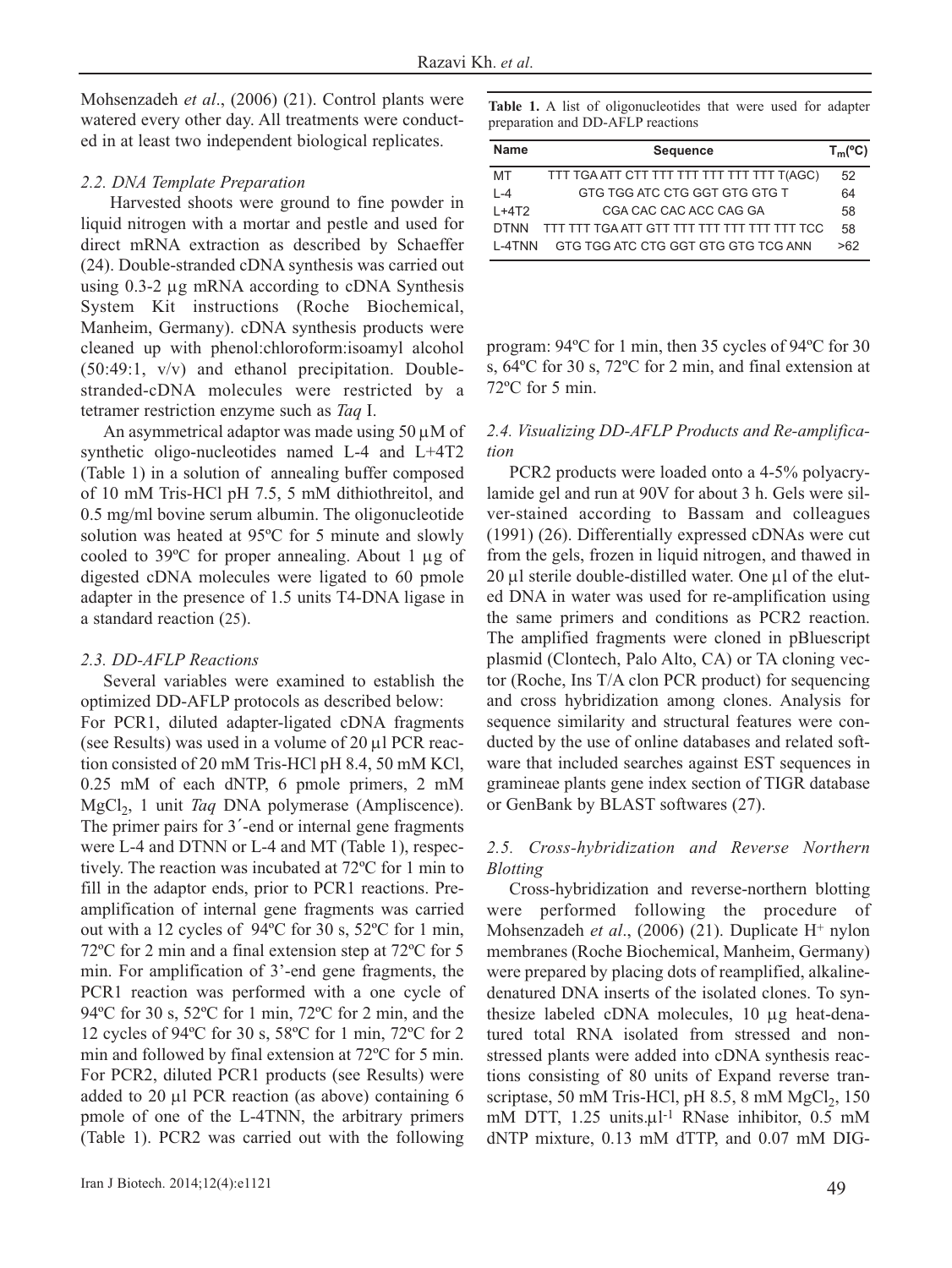dUTP (Roche Biochemical, Manheim, Germany) incubated at 42°C for 2 h.

Prehybridization and hybridization reactions and stringent washes and detection steps were carried out according to the DIG Labeling and Detection Kit instructions (Roche Biochemical, Manheim, Germany). The intensity of each dot was quantified by TotalLab software (Phoretix International, Tyne House, Newcastle, UK). All data were normalized by dividing the given volume value for each dot by that of alpha-tubulin or genomic DNA. The relative expression level was calculated as the ratio of dot intensities hybridized with labeled cDNA derived from stressed plants by that of the non- stressed ones.

## **3. Results**

## *3.1. Salt and Drought Treatments*

Hydroponically-cultured seedlings of *A. lagopoides* were treated with different concentrations



**Figure 1.** A schematic representation of major DD-AFLP steps in which the amplified fragments corresponding to 3' ends (A) and internal regions (B) of expressed genes are shown

of NaCl. Based on preliminary physiological studies (data not shown), 10 days of treatment with 600 mM NaCl concentration was chosen as harsh, long-term salt treatment.

Additionally, vegetatively propagated plants were grown for one month in green house. Samples were collected after 18 days of water withholding. At the same time, control plants were well-watered.

## *3.2. Optimization of DD-AFLP Protocol*

As schemed in Figure 1, DD-AFLP method consisted of two major steps: (1) template preparation by the synthesis of cDNA and ligation of adapters to the restricted cDNA fragments; (2) visualization of cDNA fragments representing expressed genes by PCR with primers carrying two or more arbitrary bases. The latter step requires deliberate optimization for production of clear, consistent and reliable banding patterns that represent gene expression profiles in treated cells. Here, we used only one 4-mer cutting enzyme which leads to creation DNA templates for amplification of both internal or 3´-end fragments of genes. For the ease of the work, the optimization steps were examined by small PAGE proceeded with long gels in the terminal parts.

Empirically, the best banding pattern for the inter-



**Figure 2.** Illustration of the effect of annealing temperature during PCR1. A: DD-AFLP of the internal gene fragments; L-4 and MT primers were used in PCR1 reactions with annealing temperature 52°C in all 12 cycles. B: DD-AFLP reactions for the 3'-end; L-4 and DTCA primers were used in PCR1 reactions run at 52°C as annealing temperature for the first cycle followed by 12 cycles at 58°C. Lane 1 and 2 are PCR replicates of the same samples. All PCR2 reactions were performed with annealing temperature of 64°C. Lanes M are 100-bp molecular weight ladder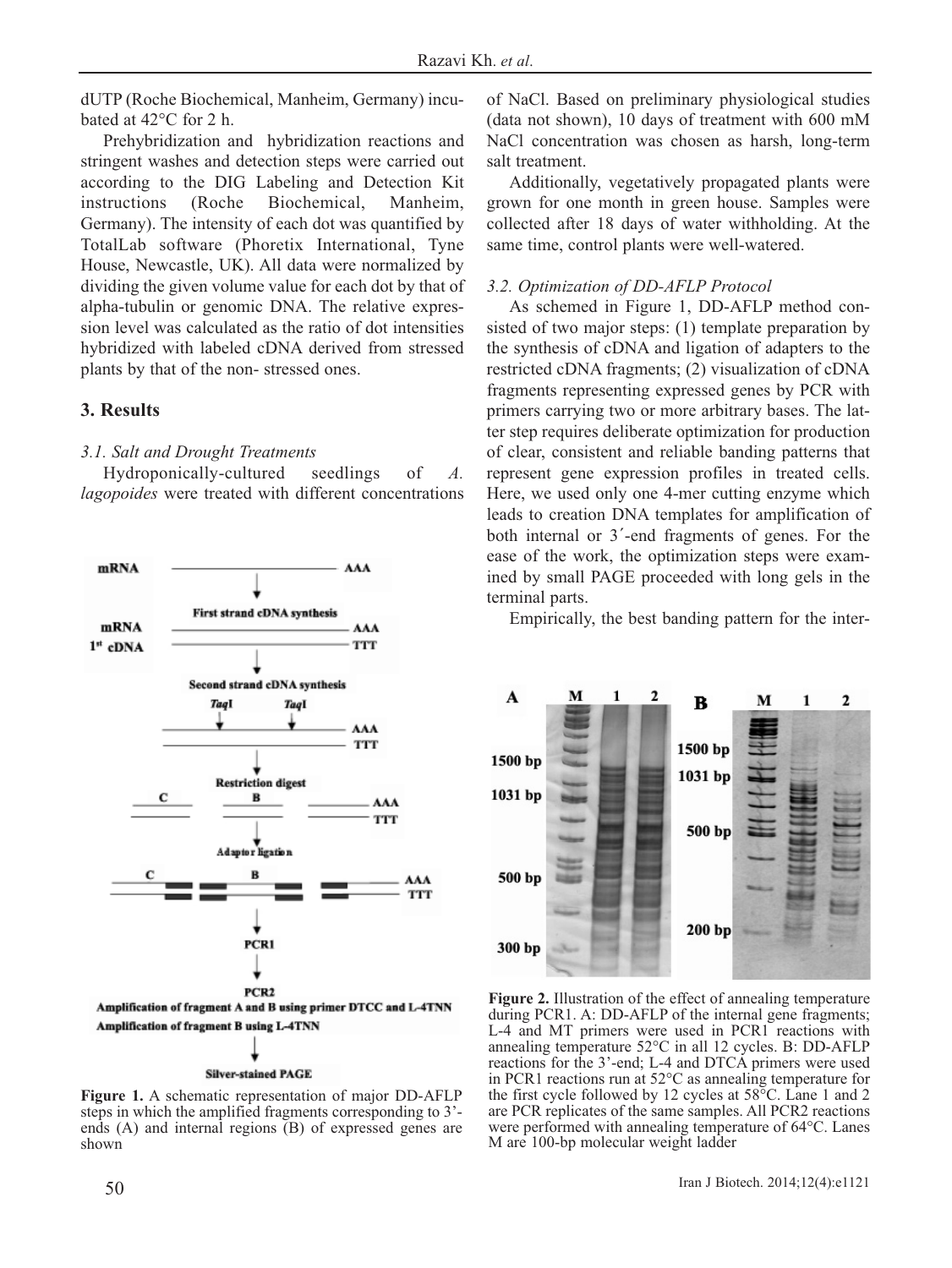

Figure 3. Illustration of the effect of MgCl<sub>2</sub> concentrations in PCR2 reaction. In this selected image, the final  $MgCl<sub>2</sub>$ concentrations in PCR1 was  $2 \text{ mM}$ . The final MgCl<sub>2</sub> concentrations in PCR2 were 1, 1.5, 2, 2.5, 3, 3.5 and 4 mM in lane 1 to 6, respectively. Lane M is 100-bp molecular weight ladder



nal gene fragments was observed when annealing temperature was adjusted at 52°C for all 12 cycles in PCR1 (Figure 2A). However, for the 3'-end gene fragments it was necessary to set annealing temperature of PCR1 at 52°C for the first cycle and increased to 58°C for the other 12 cycles (Figure 2B) so that templates with high-Tm priming sites were enriched.

To find out the best  $MgCl<sub>2</sub>$  concentration, various levels of  $MgCl<sub>2</sub>$  were used in both PCR1 and PCR2 reactions. We generally obtained clearer banding patterns when they were obtained between 1.5 to 2.5 mM  $MgCl<sub>2</sub>$  in either PCR reactions. Since a wide range of sizes, high resolution and uniformity of amplified bands are desired in DD-AFLP, 2 mM MgCl<sub>2</sub> was found to be the optimal concentration (Figure 3).

The extension time and the cycle numbers were both effective in obtaining consistent results. When the duration of extension time was increased from 1 to 2 min, the amplification of ESTs with the size of 200 to 1500 bp was allowed leading to clear banding patterns (Figure 4A). The most pronounced effect was observed for PCR1 cycle numbers as 12 cycles provided better banding pattern than 20 cycles (Figure 4B), probably due to lesser over-representation of amplified molecules.

We consistently observed that DNA banding became randomized when initial amounts of DNA templates were too low in PCR1 or 2. Similarly, Vos



**Figure 4.** A: Illustration of the effect of extension time for 1 min (lanes 1 and 2) and 2 min (lanes 3 and 4). In this panel, mRNA samples deriving the DD-AFLP reactions in lane 1 and 3 or lane 2 and 4 were the same extracts. B: Illustration of the effect of PCR1 cycle numbers for 12 (lanes 1 and 2) and 20 cycles (lanes 3 and 4). In this panel, each pair of lanes represents the same mRNA samples. Lanes M are 100-bp molecular weight ladder

**Figure 5.** A: Illustration of the effect of using primers with two arbitrary nucleotides for 3'-end or internal gene fragments in PCR2. B: Illustration of the effect of using primers with four arbitrary nucleotides for 3'-end or internal gene fragments in PCR2. In PCR1, we have used L-4 and MT primers. Primers L-4TGT and DTCC (A) or L-4TGT alone (B) were used in PCR2 reactions for 3'-end or internal gene fragments. Lanes M are 100-bp molecular weight ladders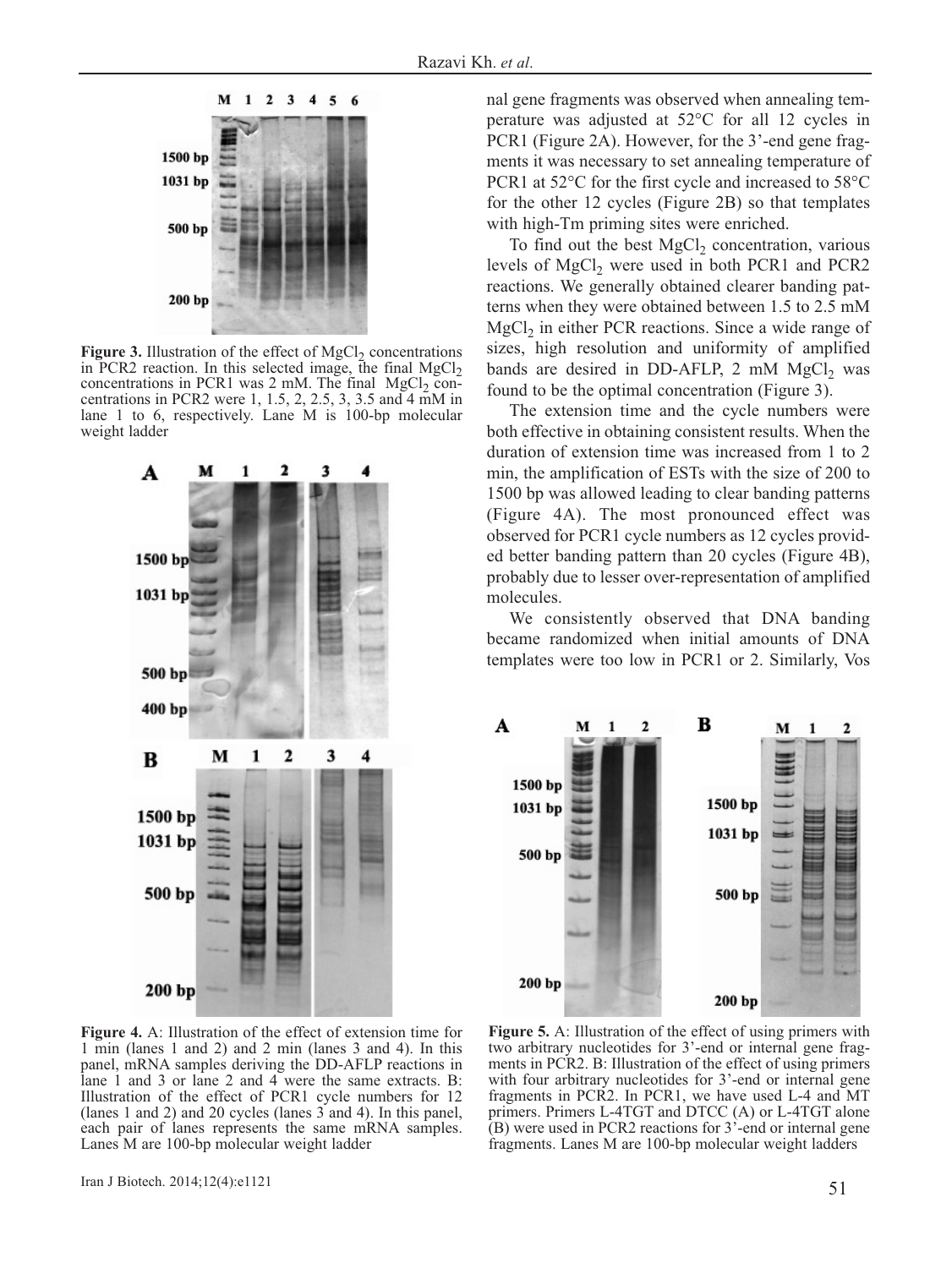

**Figure 6.** A: The effect of reducing initial amounts of template DNA in PCR1 B: The effect of reducing initial amounts of template DNAand PCR2. Panel A, ligation products were diluted for 10-1 to 10-5 times as shown, before addition 1 μl of each into the PCR reactions. Two dilutions of each PCR1 products (10-3 and 10-4) were used in PCR2 reactions. Panel B, after first amplification of two dilutions of ligation products (10-1 and 10-2), PCR1 products were diluted for 10-3 to 10-5. Five  $\mu$ 1 of each dilution was added to PCR2 reactions. Lanes M are 100-bp molecular weight ladders

and colleagues (1995) (6) reported that if the initial DNA template were reduced to below one picogram, the banding patterns were not reproducible any more. On the other hand, when we used high amounts of DNA template with primers carrying only two arbitrary nucleotides, numerous amplified bands produced smeary patterns. We concluded that this is due to the presence of too many DNA templates resulting from the digestion by a 4-mer restriction enzyme. When the number of arbitrary nucleotide was chosen to be four, two on each side, the variation in banding patterns was greatly reduced (Figure 5 and also see the next section).

The effect of several dilutions in initial DNA template was also examined in PCR1 and PCR2 reactions. It appeared that by reducing the amounts of initial DNA template, the banding pattern became clearer. It was essential to keep the overall dilution coefficient around 10-5 as shown by using several dilution levels of template DNA in both PCR1 and PCR2 (Figure 6A and B).

As explained above, the use of single adapter-specific primer for PCR2 of DNA fragments allows visualization of sequences with digestion sites at both ends. These correspond to the sequences located in the middle of expressed genes. Again, the banding pattern became randomized if template DNA was too diluted, e.g. at overall dilution factor of 10-6 or below. Unlike PCR1, little effect was observed after increasing the amounts of DNA templates to initiate PCR2 reactions (Figure 6B).

One may also be interested in monitoring differential expression at the 3'-end of mRNA where the highest sequence diversities among gene family members are expected. However, since oligo-dT primer needs low annealing temperature, mis-priming leads to smeary patterns such that further modification in the reaction conditions is required. Using a longer oligodT primer with two arbitrary nucleotides along with adapter-specific primer, we achieved a reliable banding pattern (Figure 2B).

Putting together, we concluded optimized protocols for DD-AFLP as detailed in Material and Methods. A typical example for the application of this methodology is shown in Figure 7. Using a long polyacrylamide gel electrophoresis system, 80-100 bands can be resolved in each lane. On average, 1.4 percent of bands were found to be differential when samples of drought or high-salt treated and control *Aeluropus* plants were compared.

# *3.3. Characterization of Differentially Expressed Fragments*

Differentially represented DNA fragments were cloned and subjected to cross hybridization to find if there is more than one type of DNA fragment in each DD-AFLP band and if distinct bands correspond to the same gene fragments amplified by different sets of primers (Tables 2 and 3). In this way, the crosshybridized fragments were sorted into distinct groups as they must carry highly similar sequences. One representative of each group was sequenced and stored as an expressed sequence tag (EST) related to salinity or drought in GenBank under accession numbers CX79913 to CX79924 and CV225297 to CV225306, respectively. The corresponding genes were named as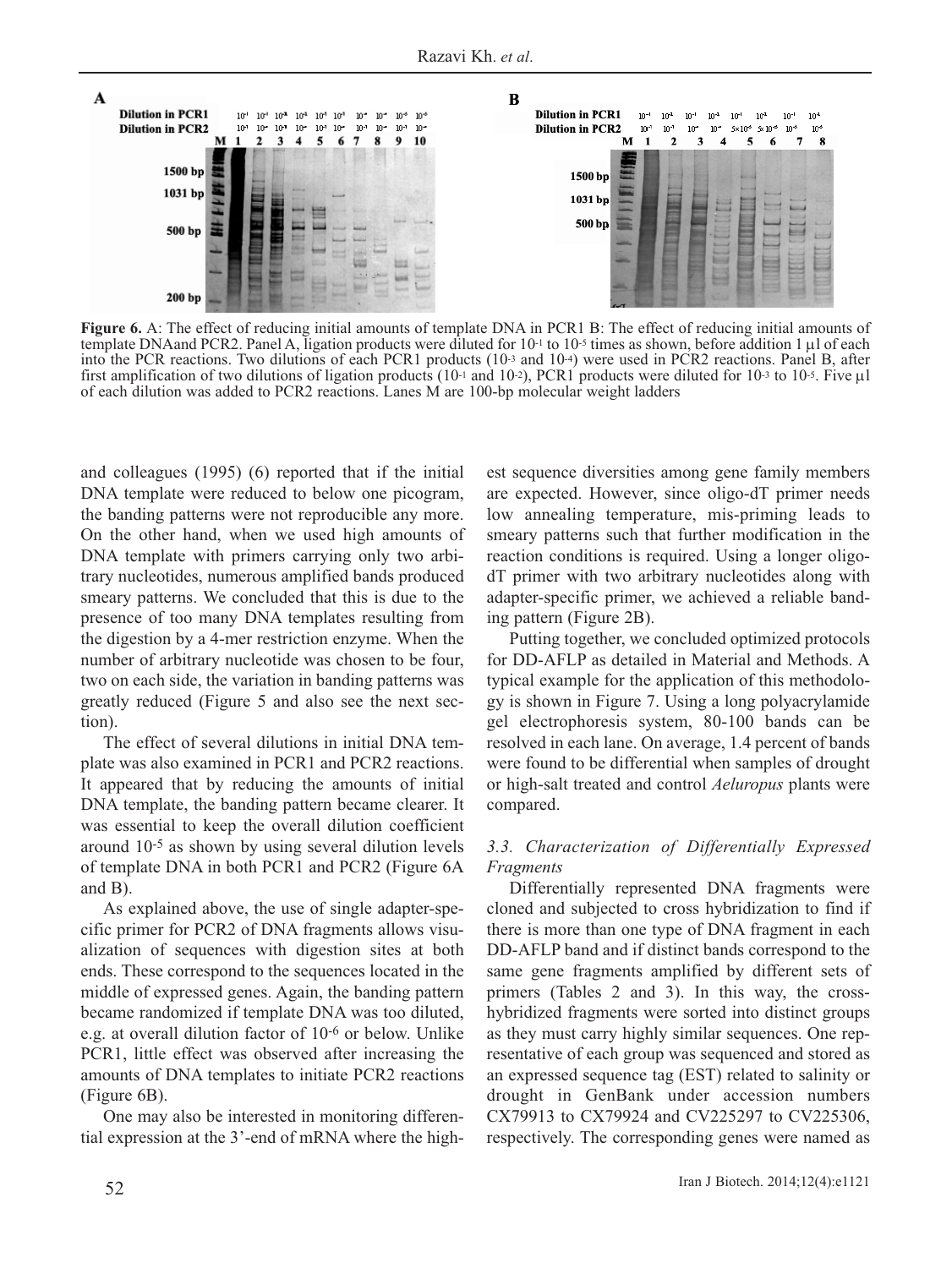

**Figure 7.** A typical example of cDNA-AFLP products corresponding to the internal fragments of genes separated on a 40-cm long PAGE. mRNA samples were extracted from either drought-treated (lane 1 to 4) or control (lane 5 to 8) shoots. For each one, two PCR reactions of two independent biological samples were used. Some differentially represented bands are well distinguishable (arrows). Lanes M are 100-bp molecular weight ladders

*Aeluropus* salt response, *asr*, (Table 2) or *Aeluropus* drought tolerance, *adt*, genes (Table 3). BLAST searches (28) succeeded to predict full length gene sequences in some cases, such as *asr4*, *asr5* based on EST and TC data produced in genome projects of cereals such as wheat, rice and barley. Translated sequences were used for both homology and motif searches to bring about possible annotations based on available data in primary and secondary databanks. These analyses revealed the involvements of some known salt stress responsive proteins in osmotic adjustment such as betaine aldehyde dehydrogenase. Some of the encoded proteins were also related to signal transduction pathways.

#### *3.4. Expression Analysis of the Isolated Fragments*

In order to confirm that the identified genes are inducible, the expression of the cloned fragments in *Aeluropus lagopoides* shoots was analyzed by reverse northern blot. Total cDNA probes were made using total RNA extracted from the shoots of plants (29) cultured hydroponically in the absence or presence of 600 mM NaCl. As shown in Figure 8, all of the fragments were induced by salinity except for *asr1,* confirming the robustness of the improved DD-AFLP method for

| A. lagopoides | Length | <b>GenBank</b>   | <b>Relative</b>    | Known motives            | spices       | E-value <sup>2</sup> | <b>Tentative annotation</b> |
|---------------|--------|------------------|--------------------|--------------------------|--------------|----------------------|-----------------------------|
| <b>EST</b>    | (bp)   | <b>Accession</b> | expression         |                          |              |                      |                             |
|               |        | <b>Number</b>    | level <sup>1</sup> |                          |              |                      |                             |
| asr1          | 296    | CX779716         | $+1$               | $\overline{\phantom{a}}$ | Cytophaga    | 7.2                  | histidine kinase            |
|               |        |                  |                    |                          | hutchinsonii |                      |                             |
| asr2          | 666    | CX779719         | $+5$               | ZF-CCHC                  | A.thaliana   | 0.037                | <b>Putative DNA-bindind</b> |
| asr3          | 538    | CX779720         | $+5$               |                          | O.sativa     | $4e^{-09}$           | Protein                     |
| asr4          | 661    | CX779721         | $+5$               |                          | T.aestivum   | $7.7e^{-08}$         | Retrotransposon protein     |
| asr5          | 170    | CX779722         | $+2$               | Cys-Thre-Gly-rich        |              |                      | <b>BADH</b>                 |
|               |        |                  |                    | regions                  |              |                      | Unknown                     |
| asr6          | 140    | CX779723         | $+7$               |                          | T. aestivum  | $7.3e^{-12}$         | Low temperature-respon-     |
|               |        |                  |                    |                          |              |                      | sive RNA-binding protein    |
| asr7          | 301    | CX779718         | $+3$               |                          | A. thaliana  | $5e^{-04}$           | RNA-binding protein         |
| asr8          | 387    | CX779724         | $+6$               | Alpha-2B adrenergic      | H. vulgare   | $2.1e-05$            | Transmembrane protein       |
|               |        |                  |                    | receptor signature       |              |                      |                             |
| asr9          | 349    | CX779717         | $+5$               | AT-hook                  | O. sativa    | $1e^{-09}$           | Retrotransposon protein     |
| asr10         | 412    | CX779715         | $+3$               |                          |              |                      | <b>Unknown</b>              |
| asr11         | 498    | CX779714         | $+1.1$             | 2FE2S-FER1               | sativa<br>Ο. | $5e-10$              | Copia-type Polyprotein      |
| asr12         | 482    | CX779713         | $+6$               | Proline-rich protein     | Z. mays      | $1.2e^{-36}$         | NBS-LRR-like resistance     |
|               |        |                  |                    | signature                |              |                      | protein                     |

**Table 2.** Sequence similarities of *A*. *lagopoides* ESTs, isolated under salinity, classified as functional and regulatory protein groups

<sup>1</sup>Before calculating the relative intensities, darkness of corresponding dots were normalized with that of genomic DNA. Plus and minus signs show up or down regulation as a result of drought treatment, respectively

2*E*-value is the chance of relatedness calculated for the best matching conserved motif sequence search in secondary protein data bases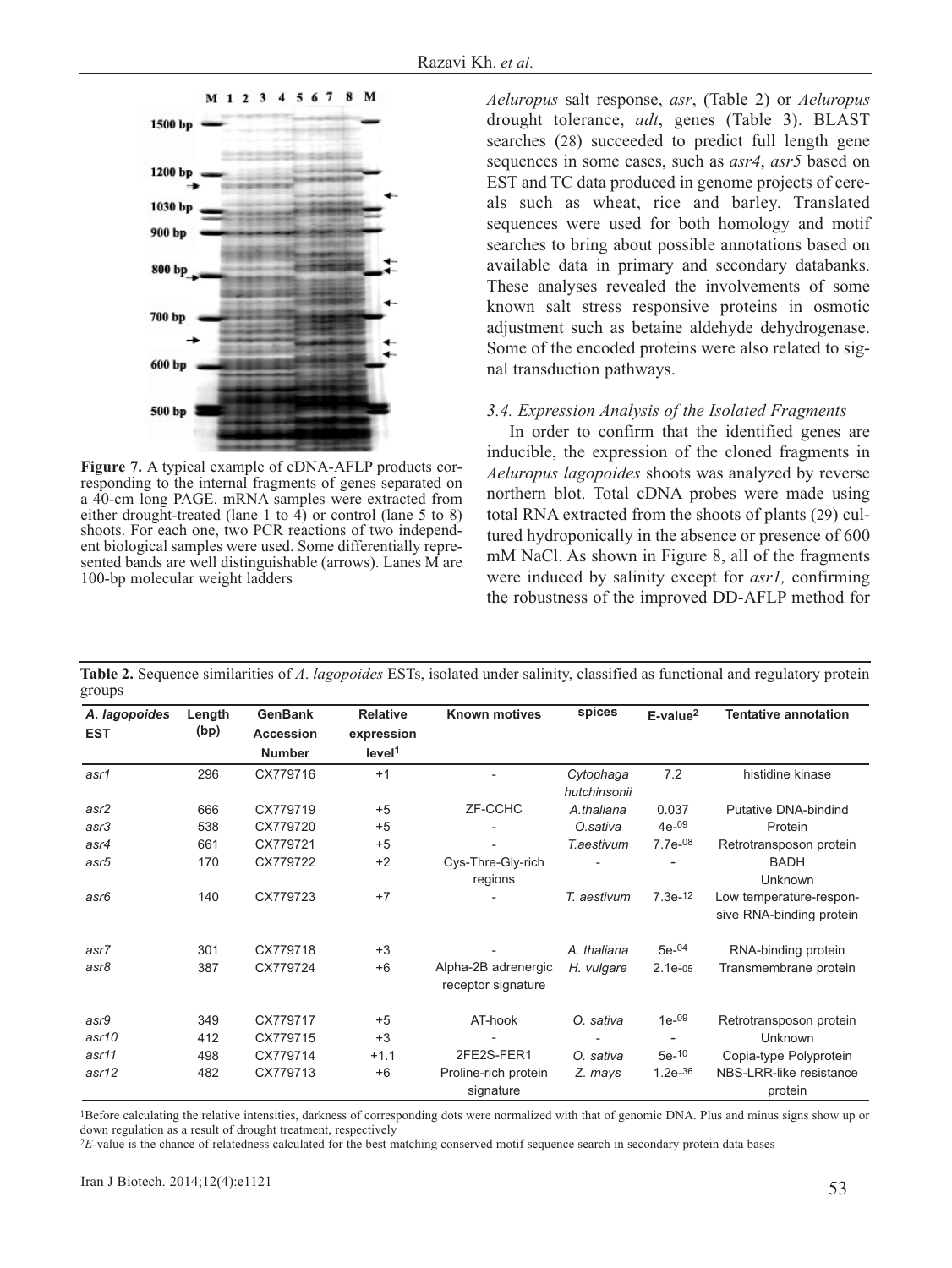|             | Table 3. Sequence similarities of A. lagopoides ESTs, isolated under drought, classified as functional and regulatory pro- |  |  |  |  |  |  |
|-------------|----------------------------------------------------------------------------------------------------------------------------|--|--|--|--|--|--|
| tein groups |                                                                                                                            |  |  |  |  |  |  |

| Α.<br>lagopoide<br>s EST | Length<br>(bp) | <b>GenBank</b><br><b>Accession</b><br><b>Number</b> | <b>Relative</b><br>expression<br>level <sup>1</sup> | <b>Known motives</b>                          | spices                        | E-value <sup>2</sup> | <b>Tentative annotation</b>        |
|--------------------------|----------------|-----------------------------------------------------|-----------------------------------------------------|-----------------------------------------------|-------------------------------|----------------------|------------------------------------|
| adt1                     | 470            | CV225297                                            | $+2$                                                | ZF-RING finger                                | <b>Triticum</b><br>monococcum | $3e^{-20}$           | Nuclear protein                    |
| adt2                     | 347            | CV225298                                            | $+1.5$                                              | Aspartic acid and<br>glutamic-rich<br>regions | <b>Triticum</b><br>monococcum | $1.3e^{-2}$          | Putative transcription<br>factor   |
| adt3                     | 515            | CV225299                                            | $+1.5$                                              | Integrase core<br>domain                      | Orysa sativa                  | $1.1e^{-34}$         | Integrase                          |
| adt4                     | 243            | CV225300                                            | $+2.5$                                              | WD-40 domain                                  | Orysa sativa                  | $3.7e^{-12}$         | Signal transduction com-<br>ponent |
| adt5                     | 737            | CV225301                                            | $+1.6$                                              | Zinc knuckle                                  | <b>Triticum</b><br>monococcum | $1.8e^{-5}$          | Putative polyprotein               |
| adt6                     | 290            | CV225302                                            | $-12$                                               |                                               | <b>Triticum</b><br>monococcum |                      | Unknown                            |
| adt7                     | 321            | CV225303                                            | $-2$                                                | Glycine and pro-<br>line-rich regions         | <b>Triticum</b><br>monococcum | $8e^{-9}$            | ATP-binding transferase            |
| adt8                     | 482            | CV225304                                            | $+2.4$                                              | Catalytic domain<br>of protein kinase         | Sorghom<br>bicolar            | $5e^{-70}$           | Protein kinase                     |
| adt9                     | 607            | CV225305                                            | $-2.7$                                              | Cation transport<br>ATPase                    | <b>Triticum</b><br>monococcum | $2.1e^{-11}$         | Cation transporter                 |
| adt <sub>10</sub>        | 634            | CV225306                                            | $+1.7$                                              | Tyrosine kinase                               | <b>Triticum</b><br>monococcum | $2e^{-41}$           | Tyrosine protein kinase            |

<sup>1</sup>Before calculating the relative intensities, darkness of corresponding dots were normalized with that of genomic DNA. Plus and minus signs show up or down regulation as a result of drought treatment, respectively

<sup>2</sup>E-value is the chance of relatedness calculated for the best matching conserved motif sequence search in secondary protein data bases

the screening of differentially expressed genes.

In addition, we isolated a total number of 20 fragments using DD-AFLP in plants exposed to drought of which 11 bands were up-regulated and 9 bands were down-regulated. After cross hybridization, the isolated gene fragments were classified in 7 up-regulated and 3 down-regulated ones that were sequenced and analyzed for preliminary annotations (Table 3). Interestingly, it appears that all the identified genes are involved in regulatory and transportation events. The expression levels of these genes were reconfirmed and quantified by reverse northern blot as shown in Figure 8 and Table 3 (21).

### **4. Discussion**

DD-AFLP method offers a simple, rapid means of monitoring differential gene expressions during physiological events, response to environmental conditions or developmental stages. Here, we have investigated the effect of several influencing parameters such that a couple of detailed protocols for the internal and 3´-end gene fragments were introduced. Also, using one restriction enzyme and an adapter in template preparation and one primer in each PCR reaction were other advantages of modified DD-AFLP method. Besides, silver staining method helps with direct elucidation of bands and also reduces potential hazards associated with the use of radioisotopes.

Several successful applications of DD-AFLP have been reported in a wide range of biological systems (7, 10, 30, and 11). However, because of sophistications due to multiple steps, almost all authors were obliged to introduce some modifications in the procedure.

The selection of enzyme is a crucial point for optimizing results since it affects the number of different sequences represented in the fingerprint. Habu and colleagues (1997) (31) showed that a meaningful banding pattern could be produced using *Taq*I alone. This enzyme cuts potato full-length cDNA molecules at a frequency of 92% (8). We also digested ds-cDNA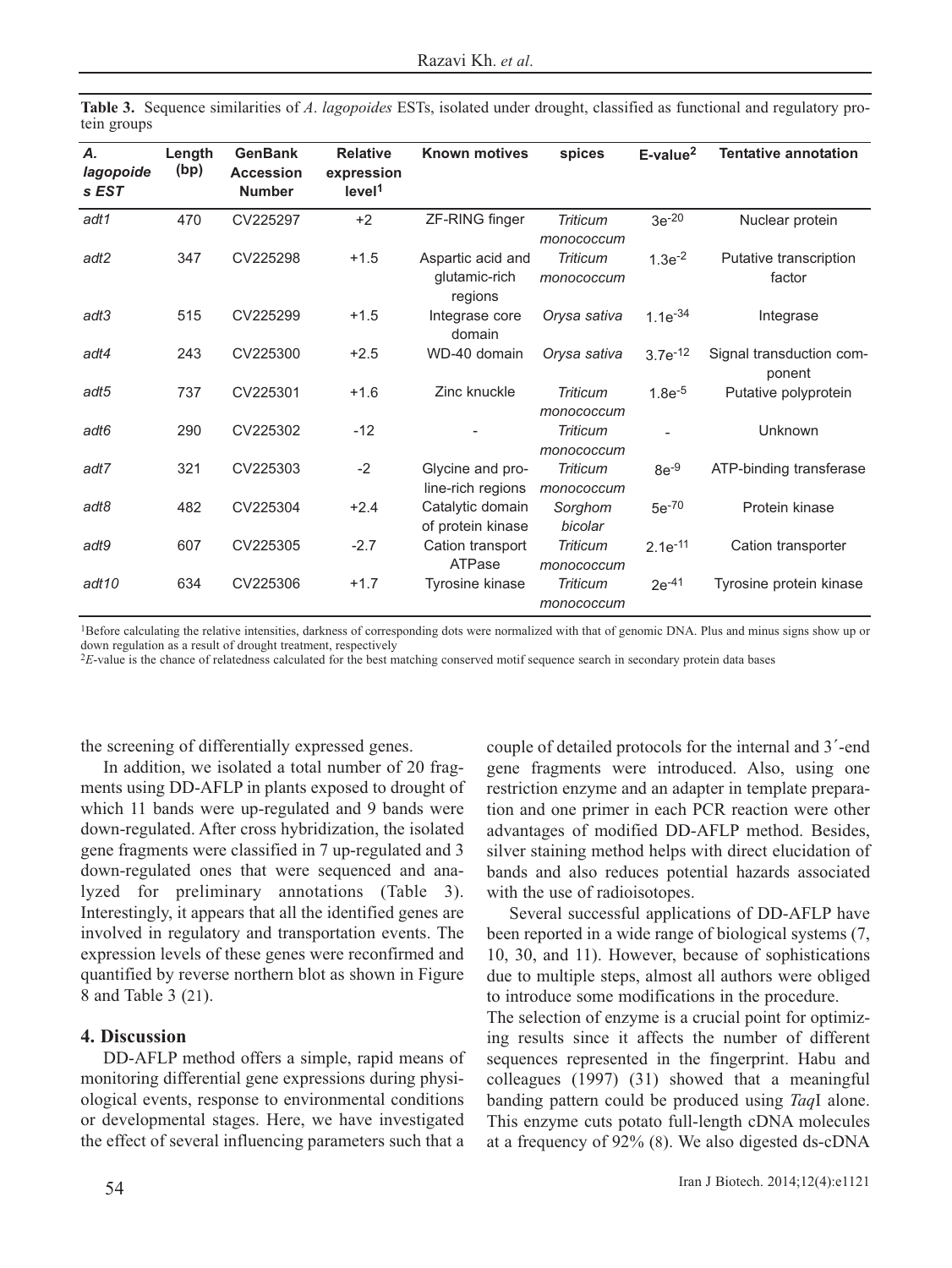

**Figure 8.** A: Reverse northern blotting results of cDNA-AFLP derived fragments from *A*. *lagopoides* under salinity B: Reverse northern blotting results of cDNA-AFLP derived fragments from *A*. *lagopoides* underdrought conditions

molecules by one tetramer restriction endonuclease such as *Taq*I or *Sau*3AI*,* both of which provide sticky ends for the efficient ligation of adaptor to the ends of restricted fragments. An asymmetrical double-stranded adaptor was then ligated to the digested fragment ends to produce priming sites for subsequent PCR reactions.

In order to make sure that digestion and ligation reactions are working well, our effort was mainly devoted to the optimization of crucial parameters for two consecutive PCR reactions. Ideally, we desired high-resolving banding patterns with an acceptable reproducibility for technical and biological replicates. Beginning with a previously established protocol for genomic AFLP reactions (5), we lowered annealing temperature to 52°C for all 12 cycles of PCR1 to produce initial DNA templates for the internal gene fragments. Then, the stringency was kept high enough during PCR2 by increasing annealing temperature to 62°C or higher. This also reversed possible suppression effect caused by formation of panhandle-like structure between complementary adaptor sequences ligated to both the ends of denatured DNA molecules.

We also introduced some modifications for DD-AFLP of the 3'-ends of genes in order to get rid of smeary patterns. As short oligo- $dT_{15}$ ) primers may interfere with proper DNA template synthesis by annealing to false sites, we designed DTNN primers with a longer length and two arbitrary nucleotides at 3´-end. However, because of using the above oligo-  $(dT_{15})$  primers during cDNA synthesis step, it was necessary to run the first cycle at low annealing temperature (52°C). Having made new DNA templates, the other 12 cycles were run at annealing temperature of 58°C (Figure 2A and B).

We obtained a better banding pattern when the extension time was increased to 2 min (Figure 4A). This was not surprising as the size of amplified fragments ranged between 200 to 1500 bp. Apparently, the lengthy extension time ensures full DNA synthesis in every cycle. Additionally, further increase in cycle number of PCR1 demolished the banding pattern probably because it over-represented some DNA fragments that are being used as template in PCR2 (Figure 4B).

When working on appropriate dilutions of DNA templates for PCR reactions, we faced a challenge of getting either smeary or randomized banding patterns with the use of high or low amounts of initial DNA concentrations. Vos and colleagues (1995) (6) encountered similar problem with genomic DNA. We reasoned that if too many template molecules are to be amplified, the chance of getting smeary pattern is high. On the other hand, too low amounts causes funder effect on initial template DNA population used for subsequent DNA amplification cycles. Therefore, we decided to reduce the number of DNA template types by having four selective nucleotides (two on each primer) at the cost of increasing initial DNA concentrations (Figure 5). As shown in Figures 6A and B, DNA template at an overall dilution coefficient of 10- 4 produced consistent band representations of internal gene fragments while that was around 10-5 for DD-AFLP of 3'-end fragments. This was expected as there are higher numbers of DNA template molecules to be primed by DTNN oligonucleotide molecules.

Using *Taq*I restriction enzyme and 16 different primers, each of which produced approximately 80- 100 bands, we screened around 1600 expressed genes in *Aeluropus lagopoides* plants subjected to osmotic stresses. Approximately, 1.4 percent of the bands were differentially expressed in the shoots of drought or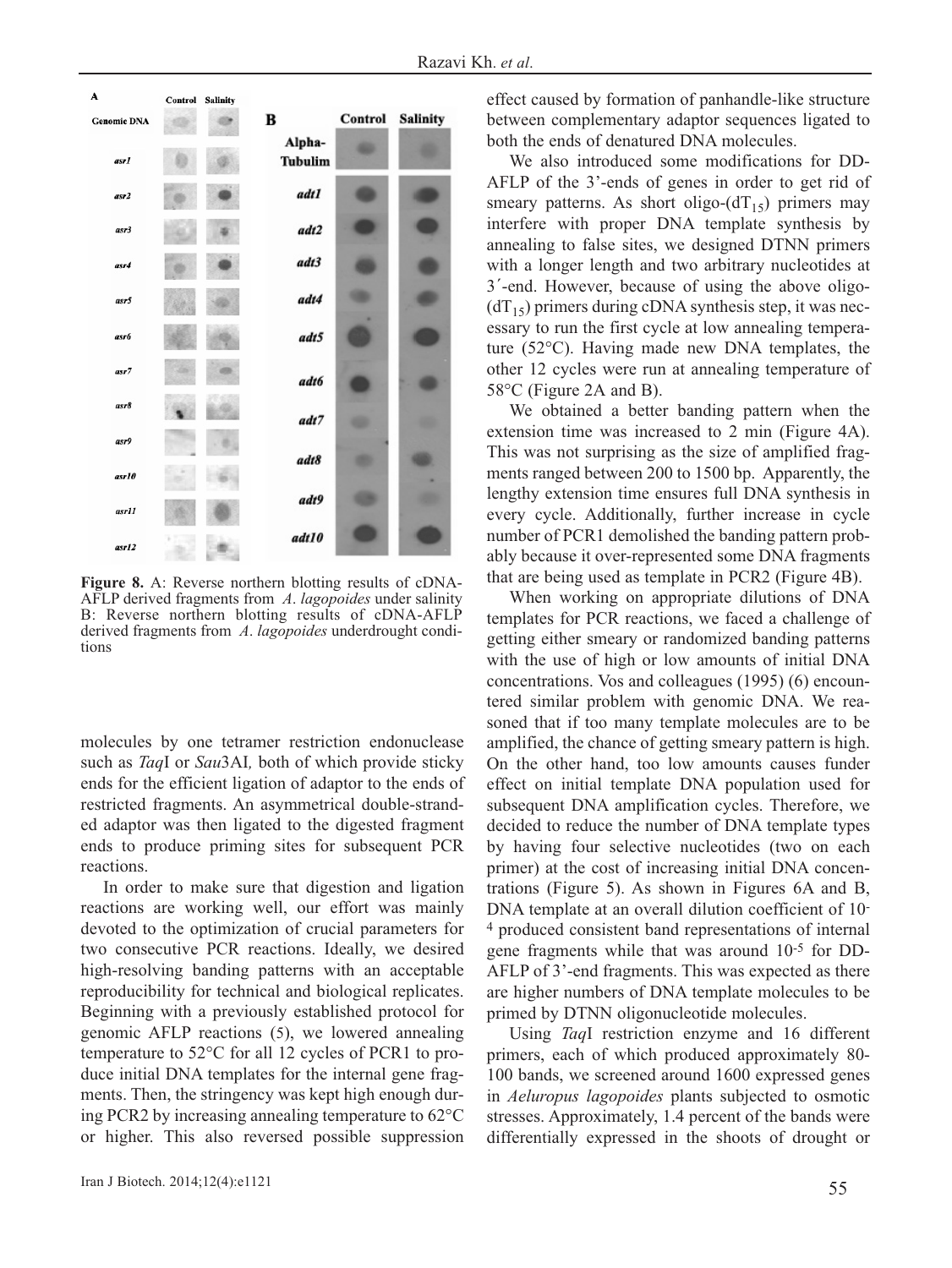salt-treated plants. This is very close to estimations obtained by cDNA microarray experiments. For instance, four and three percent of genes were expressed differentially in *Arabidopsis* in response to drought and high salt concentrations, respectively (32).

In this study, we isolated a series of salt and drought inducible *A. lagopoides* ESTs that were expressed differentially at 10 days after 600 mM NaCl treatment or 18-day drought-treated plants using the DD-AFLP method (Tables 2 and 3 and Figure 7). On the basis of the DD-AFLP and reverse northern blot analyses, 22 fragments were identified as salt or drought inducible genes. Some of these genes were previously known to be involved in stress signaling, gene expression regulation, and osmotic adjustment processes. Further characterization of the identified genes, particularly with respect to their functions and roles during salinity and drought is underway.

As cDNA-AFLP is a robust technique in gene identification from organisms suffering different conditions, it is recently used for the differentially genes isolation from *Brachypodium distachyon* (17) and rice (*Oryza sativa* L.) (18) under salt and heat stresses, respectively. Better understanding of the mechanisms of salt or heat stresses tolerance in *Brachypodium* and rice would be very useful for the breeding and genetic engineering of salt or heat tolerance varieties in other Poaceae family members, including wheat, barley, and rice.

Additionally, in an independent study on *Rosa hybridae* by the modified cDNA-AFLP under stringent PCR conditions, we identified transcripts that were strongly expressed during petal senescence of two cut rose cultivars, 'Black magic' and 'Maroussia', with different longevities. About 1,600 cDNA fragments, ranging in size from 250 to 1,200 bp, were reproducibly detected. This allowed the identification of 22 differentially expressed cDNAs corresponding to genes belonging to different functional categories related to senescence, signal transduction pathway, carbohydrate metabolism, energy and other catabolic events such as protein, lipid and cell wall degradation (33 and 34).

# **Acknowledgments**

This research was supported by the National Institute of Genetic Engineering and Biotechnology (NIGEB) grant Nos.157 and 158, and the Third Word Academy of Science grant No. 99-269 RG/BIO/AS.

## **References**

- 1. Munns R. HKT1;5-like cation transporters linked to Na+ exclusion loci in wheat, Nax2 and Kna1. *Plant Physiol* . 2007; **143**: 1918-1928. http://dx.doi.org/10.1104/pp.106.093476
- 2. Kawasaki S, Borchert C, Deyholos M, Wang H, Brazille S, Kawai K, Galbraith D, Bohnert HJ. Gene expression profiles during the initial phase of salt stress in rice. *The Plant Cell.* 2001;**13**:889-905. http://dx.doi.org/10.2307/3871347
- 3. Gu YQ, Coleman-Derr D, Kong X, Anderson OD. Rapid Genome Evolution Revealed by Comparative Sequence Analysis of Orthologous Regions from Four Triticeae Genomes. *Plant Physiol.* 2004;**135**:459-470. http://dx.doi.org/10.1104/pp.103.038083
- 4. Liang P, Pardee AB. Differential display of eukaryotic messenger RNA by means of the polymerase chain reaction. *Science* 1992;**257**:967-971.http://dx.doi.org/10.1126/science.1354393
- 5. Money T, Reader S, Qu I J, Dunford RP, Moore G. AFLP based mRNA fingerprinting. *Nucleic Acids Res.* 1996;**24**:2610-2617. http://dx.doi.org/10.1093/nar/24.13.2616
- 6. Vos P, Hogers R, Bleeker M, Reijans M, van de Lee T, Homes M, Freijiters A, Pot J, Peleman J, Kuiper M. AFLP: A new concept for DNA fingerprinting. *Nucleic Acids Res.* 1995;**23**:4407-4414. http://dx.doi.org/10.1093/nar/23.21.4407
- 7. Bachem CW, Van der Hoeven RS, De Bruijn SM, Verugdenhil D, Zabeau M, Visser RG. Visualization of differential gene expression using a novel method of RNA fingerprinting based on AFLP: analysis of gene expression during potato tuber development. *Plant J.*1996;**9**:745-753. http://dx.doi.org/10.1046/j.1365-313x.1996.9050745.x
- 8. Bachem CW, Oomen RJFJ, Visser RGF. Transcript imaging with cDNA-AFLP:A step-by-step protocol. *Plant Mol Biol Rep.* 1998;**16**:157-173. http://dx.doi.org/10.1023/a:1007468801806
- 9. Qin L, Prins P, Jones JT, Popeijus H, Smant G, Bakker J, Helder J. GenEST, a powerful bidirectional link between cDNA sequence data and gene expression profiles generated by cDNA-AFLP. *Nucleic Acids Res.* 2001;**29**:1616-1622. http://dx.doi.org/10.1093/nar/29.7.1616
- 10. Ivashuta S, Imai R, Uchiyama K, Gau M. The coupling of differential display and AFLP Approaches for nonradioactive mRNA fingerprinting. *Mol Biotechnol.* 1999;**12**:137-141. http://dx.doi.org/10.1385/mb:12:2:137
- 11. Baisakh N, Subudhi PK, Parami NP. cDNA-AFLP analysis reveals differential genes expression in response to salt stress in a halophyte *Spartina alterniflora* Loisel. *Plant Sci*. 2006; **170**:1141- 1149. http://dx.doi.org/10.1016/j.plantsci.2006.02.001
- 12. Rompf R, Kahl G. mRNA differential display in agarose gels. *Biotechniques.* 1997;**23**:28-32.
- 13. Jones SW, Cai D, Weislow OS, Esmaeli-Azad B. Generation of multiple mRNA fingerprints using fluorescence-based differential display and an automated DNA sequencer. *Biotechniques.* 1997;**22**:536-543.
- 14. Dubos C, Plomion C. Identification of water-deficit responsive genes in maritime pine (*Pinus pinastar* Ait.) seedlings.*Plant Mol Biol*.2003;**51**:249-262. http://dx.doi.org/10.1093/treephys/23.3.169
- 15. Polesani M, Desario F, Ferrarini A, Zamboni A, Pezzotti M,